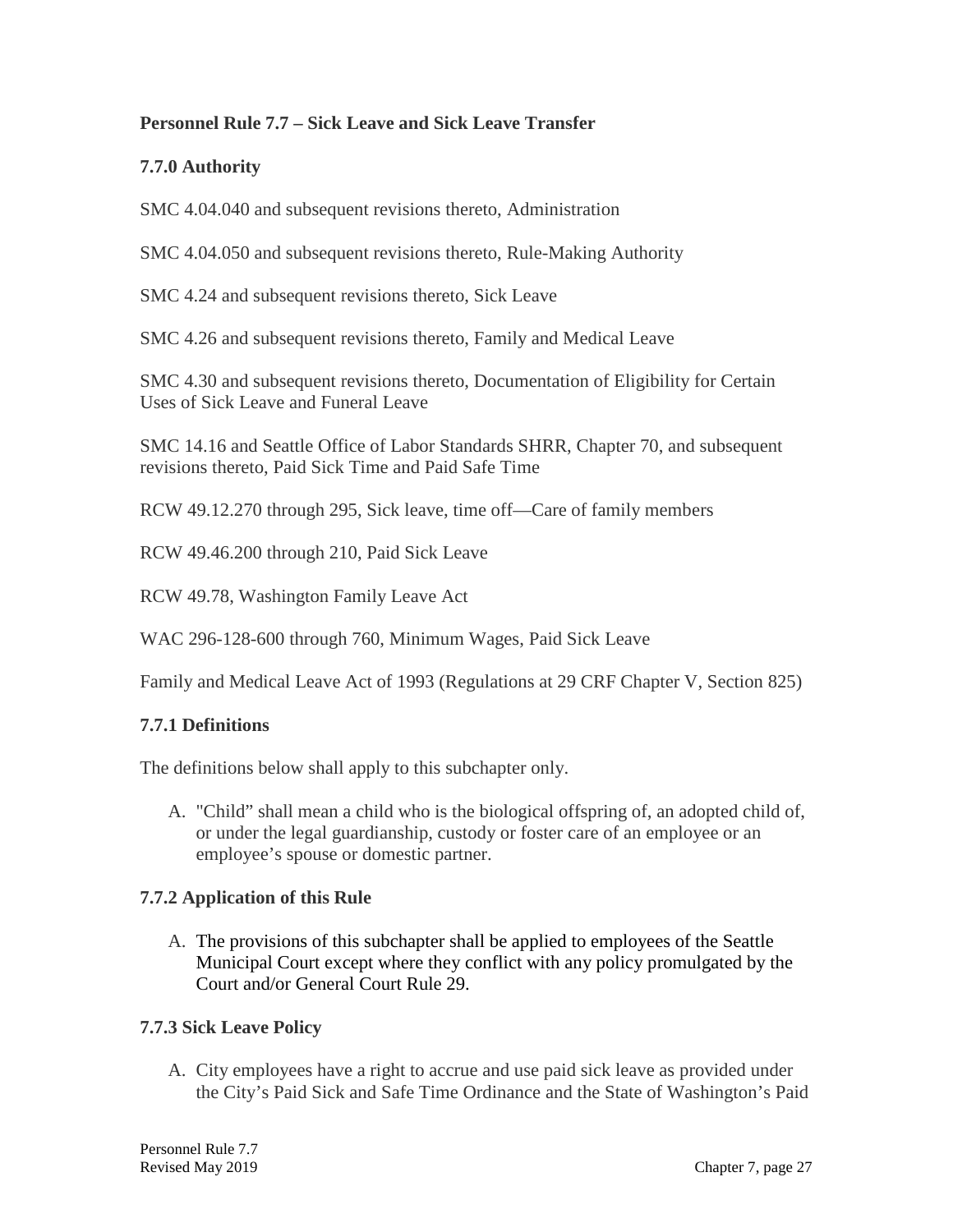Sick Leave law, and where more generous, as provided by this Rule. Retaliation against an employee for authorized use of sick leave is prohibited.

B. For the purposes of complying with the Paid Sick and Safe Time Ordinance, the City is considered a Tier 3 employer. The benefit year for sick leave use is for time processed from January 1 through December 31.

### **7.7.4 Sick Leave Accumulation and Use**

- A. Employees accumulate sick leave credit from the date of regular appointment to City service and are eligible to use sick leave for a qualifying reason after 30 calendar days of employment.
- B. Employees accumulate sick leave at the rate of 0.046 hours for every straight-time hour paid. Should an employee's accrual rate fall below that required by the Paid Sick and Safe Time Ordinance, such employee shall be credited with sick leave hours so that the employee's total sick leave earned per calendar year meets the minimal accrual requirements.
- C. The City will provide employees notice of their available sick leave on their biweekly time sheet and the Employee Self Service Payroll Leave Balance page.
- D. Employees may accumulate sick leave with no maximum balance and no carry over limit from one year to another.
- E. Sick leave use shall be in minimum increments of 15 minutes. An employee may use accumulated sick leave for the following reasons:
	- 1. An absence resulting from an employee's mental or physical illness, injury, or health condition; to accommodate the employee's need for medical diagnosis, care, treatment of a mental or physical illness, injury, or health condition, or an employee's need for preventive medical care; or
	- 2. To allow the employee to provide care for a family member with a mental or physical illness, injury, health condition; or care for a family member who needs medical diagnosis, care, or treatment of a mental or physical illness, injury, or health condition; or care of a family member who needs preventative medical care, or.
	- 3. When the employee or officer's place of business has been closed by order of a public official for any health-related reason, to limit exposure to an infectious agent, biological toxin, or hazardous material, or when the employee's or officer's child's school or place of care has been closed for such reason, or
	- 4. For any of the following reasons related to domestic violence, sexual assault, or stalking, as set out in RCW 49.76.030:
		- a. To enable the employee to seek legal or law enforcement assistance or remedies to ensure the health and safety of employee or the employee's family or household members including, but not limited to preparing for, or participating in, any civil or criminal legal proceeding related to or derived from domestic violence, sexual assault, or stalking;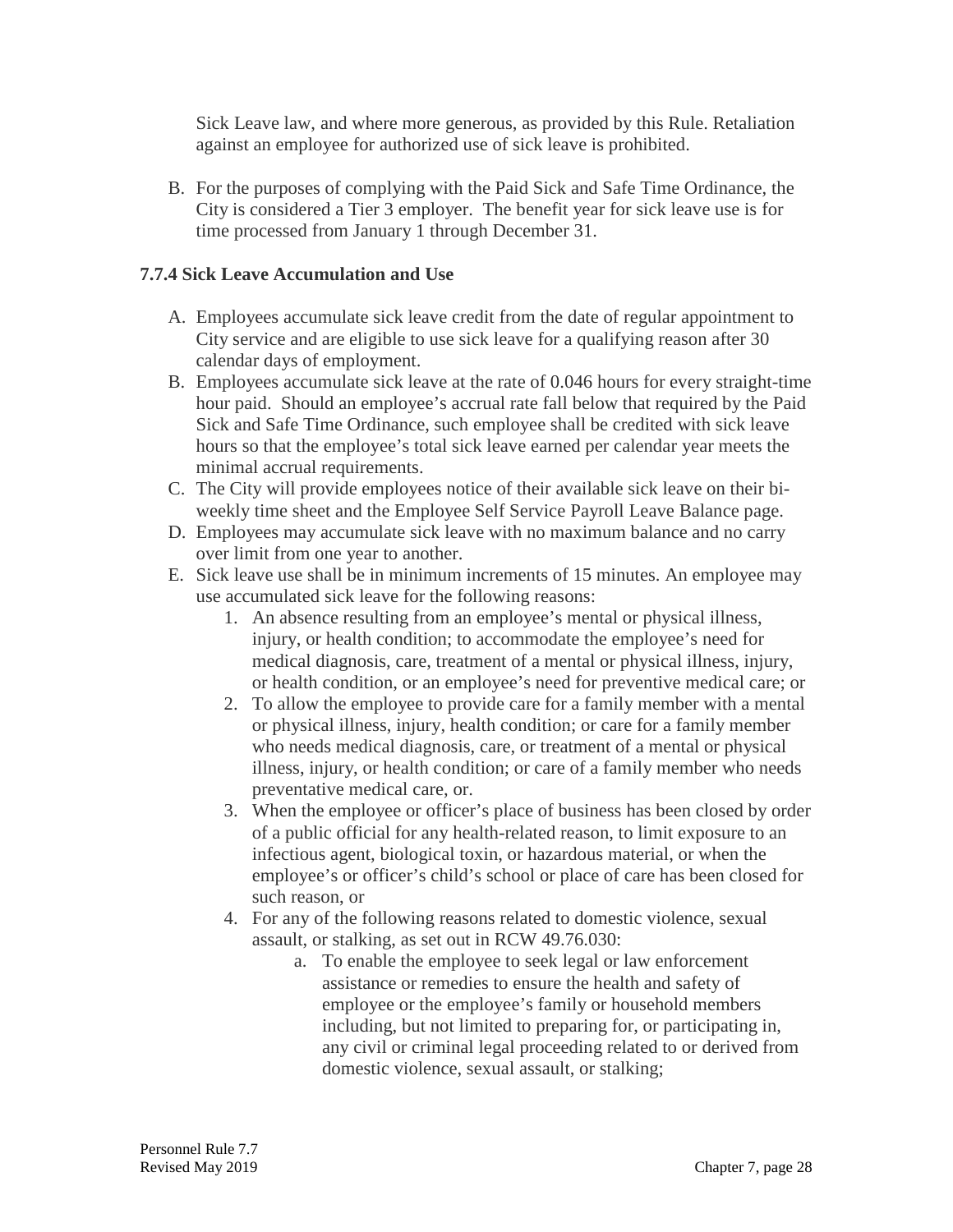- b. To enable the employee to seek treatment by a health care provider for physical or mental injuries caused by domestic violence, sexual assault, or stalking, or to attend to health care treatment for who is the employee's family or household member;
- c. To enable the employee to obtain, or assist a family member or household member in obtaining, services from a domestic violence shelter, rape crisis center, or other social services program for relief from domestic violence, sexual assault, or stalking, in which the employee or the employee's family or household member was a victim of domestic violence, sexual assault, or stalking;
- d. To enable the employee to obtain, or assist a family or household member in obtaining, mental health counseling related to an incident of domestic violence, sexual assault, or stalking;
- e. To enable the employee to participate in safety planning, temporarily or permanently relocate, or take other actions to increase the safety of the employee or employee's family or household members from future domestic violence, sexual assault, or stalking.
- 5. To provide non-medical care to the newborn child of the employee or the employee's spouse or domestic partner. With the appointing authority or designated management representative's approval, an employee may take sick leave under this Rule to supplement a reduced work schedule, provided that the work schedule must be stable and predictable. Sick leave taken for the non-medical care of a newborn child must begin and end by the first anniversary of the child's birth.
- 6. For the non-medical care of a dependent child placed with the employee or the employee's spouse or domestic partner for adoption. Sick leave approved for this reason may also be used to cover the employee's absence(s) to satisfy legal and regulatory requirements prior to and after the placement and reasonable travel time to claim and return home with the child. With the appointing authority or designated management representative's approval, an employee may take sick leave under this Rule to supplement a reduced work schedule, provided that the work schedule must be stable and predictable. Sick leave taken for the nonmedical care of a dependent child must begin and end by the first anniversary of the child's adoption.
- F. Employees are not eligible to receive paid sick leave when suspended or on leave without pay, when laid off, or otherwise not on regular pay status. If an employee is injured or becomes ill while on paid vacation or compensatory time off, the employee shall provide a statement from their health care provider or other acceptable proof of illness or disability for the time involved substantiating the request for sick leave use in lieu of vacation or compensatory time off if greater than three consecutive days.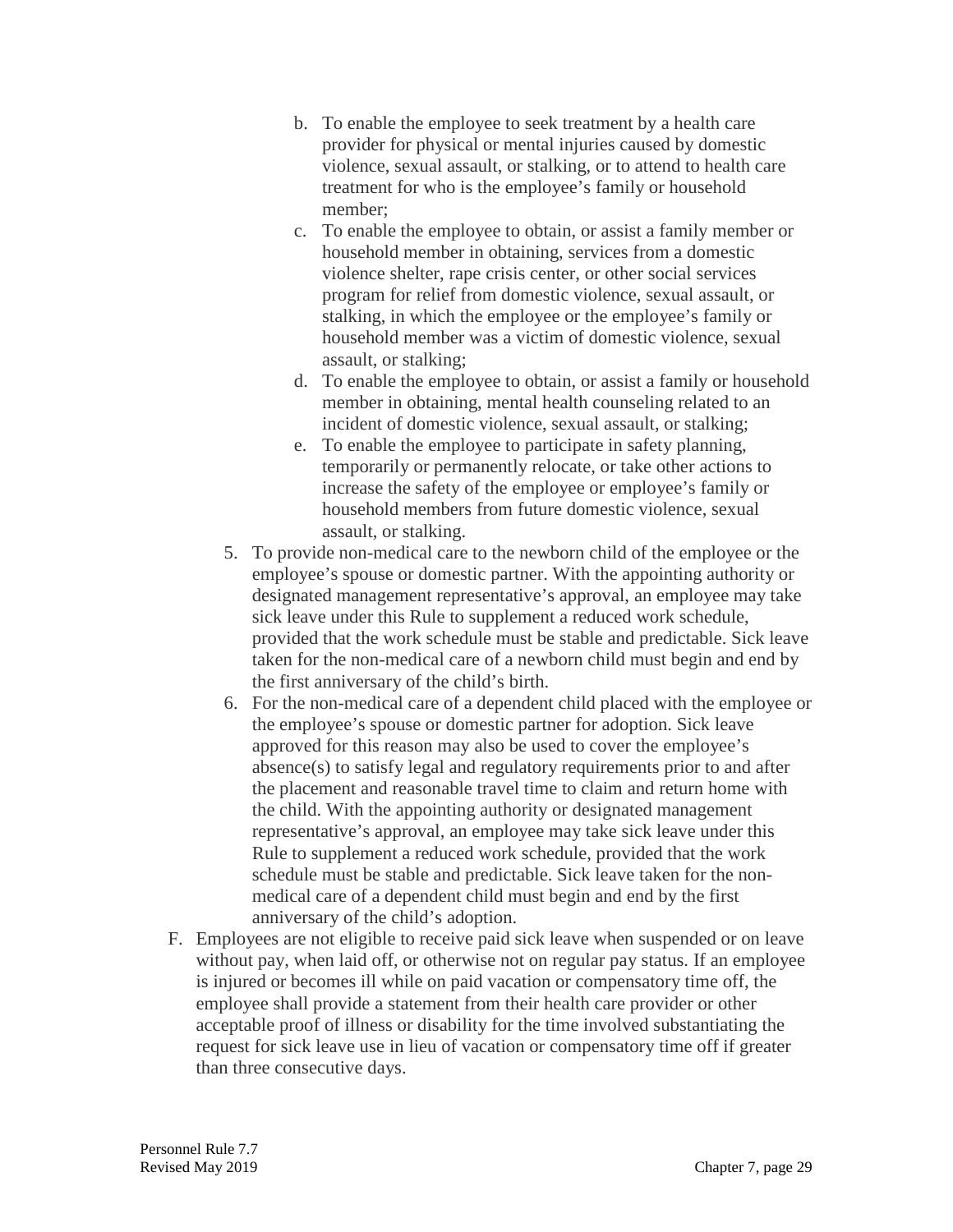G. An employee who leaves City employment is not eligible to cash out sick leave, except as provided by Personnel Rule 7.7.8.

### **7.7.5 Rate of Pay**

- A. Employees shall be compensated at their regular and normal rate of pay for sick leave use in accordance with the Paid Sick and Safe Time Ordinance.
	- 1. Such rate of pay shall be the hourly rate that the employee would have earned for the time during which the employee used sick time (see also Personnel Rule 3.5 – Out of Class Assignments, and Personnel Rule 3.8 – Standby Pay).
	- 2. An employee who uses sick leave for absences from overtime work shall have sick leave deducted and be compensated at the straight-time rate of pay.

### **7.7.6 Employee Notice and Verification.**

- A. Sick leave shall be provided upon the request of the employee. When possible, an employee's request shall include the expected duration of the absence. The appointing authority or designated management representative may require an employee to provide reasonable notice of an absence from work and comply with the employing unit or division's usual and customary notice and procedural requirements for absences and/or requesting leave, provided that such requirements do not interfere with the purposes for which the sick leave is needed.
	- 1. If the sick leave is foreseeable, the employee must provide a written request at least ten days, or as early as possible, in advance of the paid leave, unless the employing unit or division's normal notice policy requires less advance notice. When possible, the employee shall make a reasonable effort to schedule the use of paid sick time in a manner that does not unduly interrupt the operations of the work unit.
	- 2. If the sick leave is unforeseeable, the employee must provide notice as soon as possible before the required start time of their shift and must generally comply with the employing unit's reasonable normal notification policies and/or call-in procedures, provided that the employee or a person on the employee's behalf is able to comply with the procedures.
- B. The City shall require reasonable verification that the employee's use of sick leave is for an authorized purpose for absences of more than four consecutive work days. The employee must provide verification to the City in a reasonable time period during or after the employee returns from leave. The City's requirement for such verification may not result in an unreasonable burden or expense on the employee and may not exceed privacy or verification requirements otherwise established by law.
	- 1. Documentation signed by a health care provider verifying the employee's need for sick leave for an authorized purpose shall be considered reasonable verification for health-related absences. An explanation of the nature of the condition for which sick leave is needed is not required.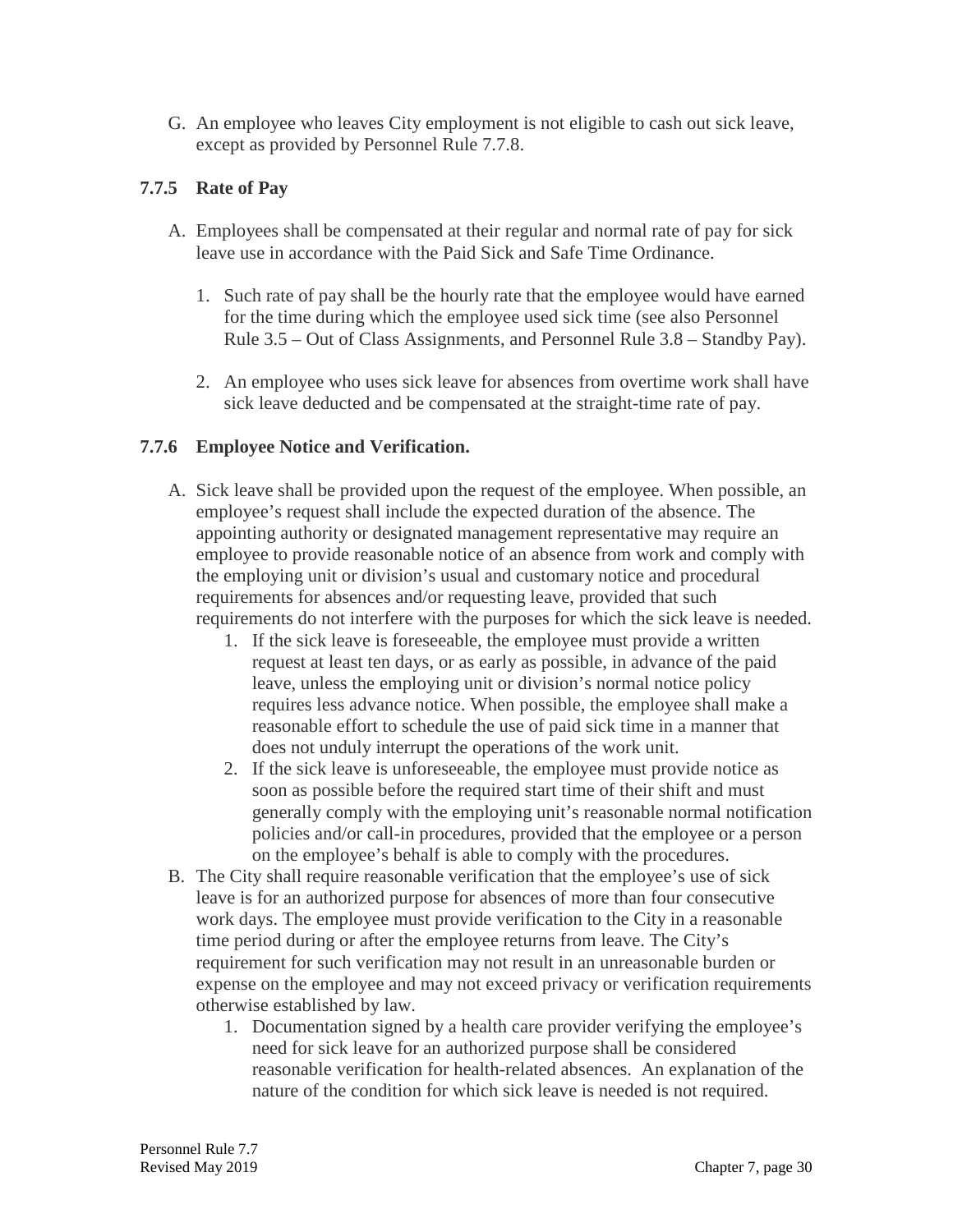- 2. Notice of closure of an employee's child's school or place of care shall be considered reasonable verification for sick leave used pursuant to Personnel Rule 7.7.4. E 3.
- 3. Documentation identified in Personnel Rule 7.11 D 3 shall be considered reasonable verification for sick leave used to cover absences related to stalking, sexual assault and domestic violence.
- C. If the employee anticipates that the requirement will result in an unreasonable burden or expense, the employee must be allowed to provide an oral or written explanation to their employer which asserts:
	- 1. That the employee's use of paid sick and safe time was for an authorized purpose under SMC  $14.16.030(A)(1)$  or  $(2)$ ; and
	- 2. How the verification requirement creates an unreasonable burden or expense on the employee.
- D. An employee returning to work after an absence requiring sick leave may be required to provide a certification from such employee's health care provider that such employee is able to perform the essential functions of the job with or without accommodation.
- E. An employee who takes sick leave for a family and medical leave-qualifying condition shall comply with the notification, certification and release protocols of the Family and Medical Leave Program. The employee's properly certified absence shall be accorded the protections of family and medical leave as provided by Rule 7.1 as long as it is for a condition that qualifies for both family and medical leave and sick leave.

# **7.7.7 Sick Leave After Reemployment**

- A. An employee who is re-employed following separation from City employment shall be eligible for reinstatement of unused sick leave as follows:
	- 1. An employee who was eligible to use sick leave at separation who was rehired by the City within 12 months of such separation is eligible to use sick leave upon rehire and need not complete an additional 30 day waiting period.
	- 2. An employee who returns to City employment after layoff shall have all unused accrued sick leave reinstated regardless of when the employee returns to City employment.
	- 3. An employee who is re-employed within 12 months after service retirement from the City shall only have the portion of accrued sick leave balances restored that were not cashed out at retirement. For example, an employee who cashed out 100 hours of sick leave at the rate of 25 percent at retirement shall have 75 hours restored. Employees are not eligible for reinstatement of any sick leave if rehired after 12 months of service retirement.
	- 4. An employee who is reemployed by the City within 12 months for any other type of separation shall have all unused accrued sick leave balances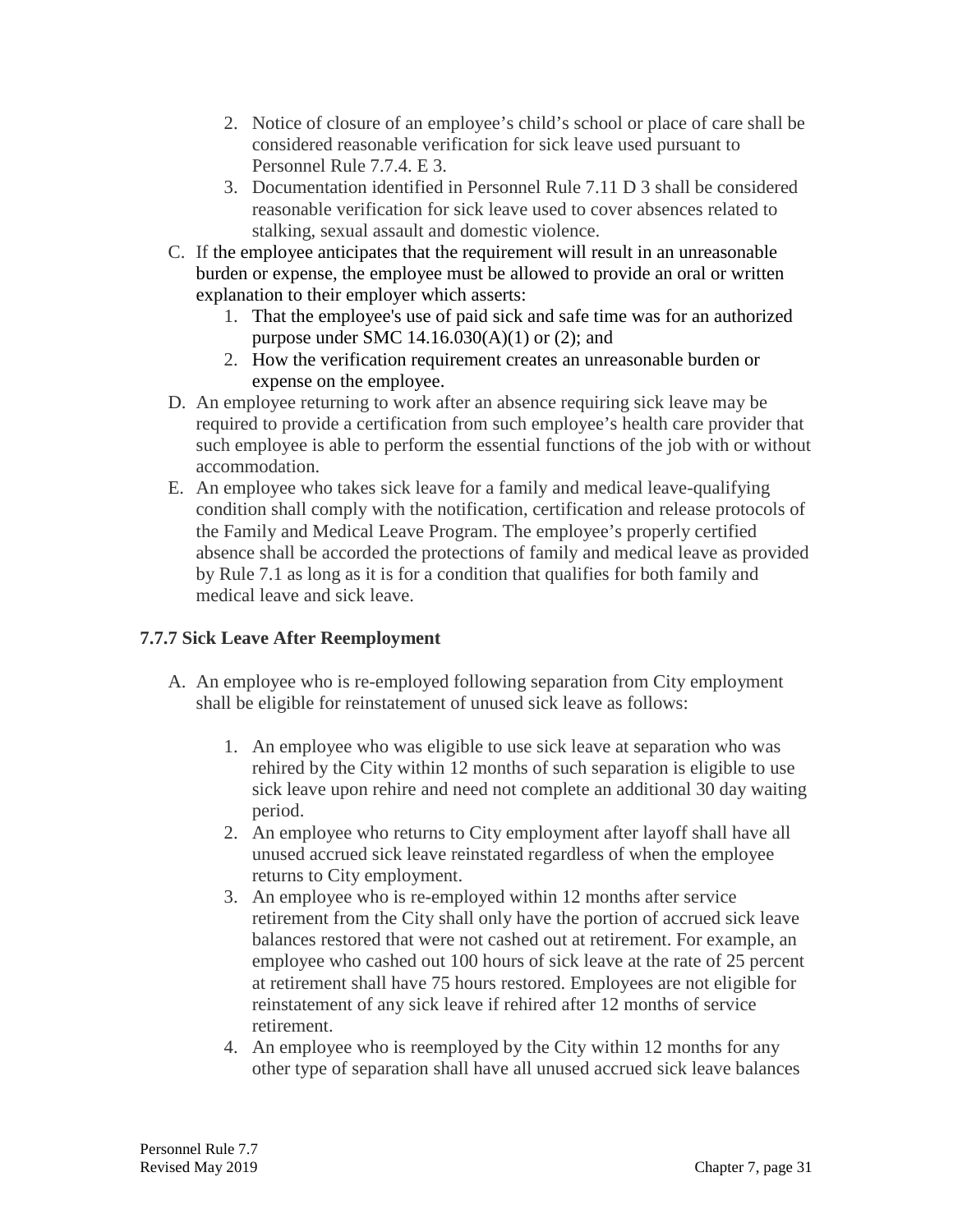restored. Employees are not eligible for reinstatement of sick leave if rehired after 12 months of separation, except as provided above.

B. A temporary worker who moves from a temporary assignment to regularly appointed employment shall retain sick leave earned as a temporary worker, provided any break in service was less than 12 months. Such employee need not serve a 30 day waiting period to be eligible to use sick leave.

### **7.7.8 Sick Leave Cash-Out**

- A. Upon service retirement from the City, an employee's unused sick leave will be cashed out to the employee at the rate of 25 percent of the employee's sick leave value. An employee may also opt to deposit the value of such leave to their deferred compensation account at the rate of 35 percent, pursuant to Seattle Municipal Code 4.24.210.
- B. An employee who has been granted a sabbatical leave may elect to take a lump sum cash-out of any or all of their unused sick leave balance in excess of 240 hours at the rate of one hour's pay for every four hours of accumulated and unused sick leave. The employee forfeits all four hours exchanged for each one hour of pay. The employee must exercise this option at the beginning of their sabbatical leave.
- C. Sick leave that is cashed out is paid at the rate of pay in effect for the employee's primary job classification or title at the time of the cash-out.

## **7.7.9 Sick Leave Transfer**

- A. General Provisions.
	- 1. All employees who are included in the City's sick leave plan are eligible to participate as a recipient or donor in the Sick Leave Transfer Program, if the affected employee meets the eligibility conditions specified in Rule 7.7.9 B or 7.7.9C, respectively.
	- 2. An employee may request to receive donated sick leave. If the appointing authority or designated management representative finds that the requesting employee meets the qualifying conditions established in Rule 7.7.9 B, such appointing authority or designated management representative may approve the request.
	- 3. An employee may volunteer to donate sick leave to an employee who has been authorized to receive sick leave donations. If the donating employee meets the eligibility conditions established in Rule 7.7.9 C, the appointing authority, authorities, or designated management representative(s) of the donating and the receiving employee may approve the donation.
	- 4. The donating employee and the receiving employee each shall file with the appointing authority or designated management representative for their respective employing units their personal affidavit or declaration acknowledging that such sick leave donation is intended to be a gift and is not conditioned upon the exchange of any compensation, obligation or consideration and that none has been or will be received.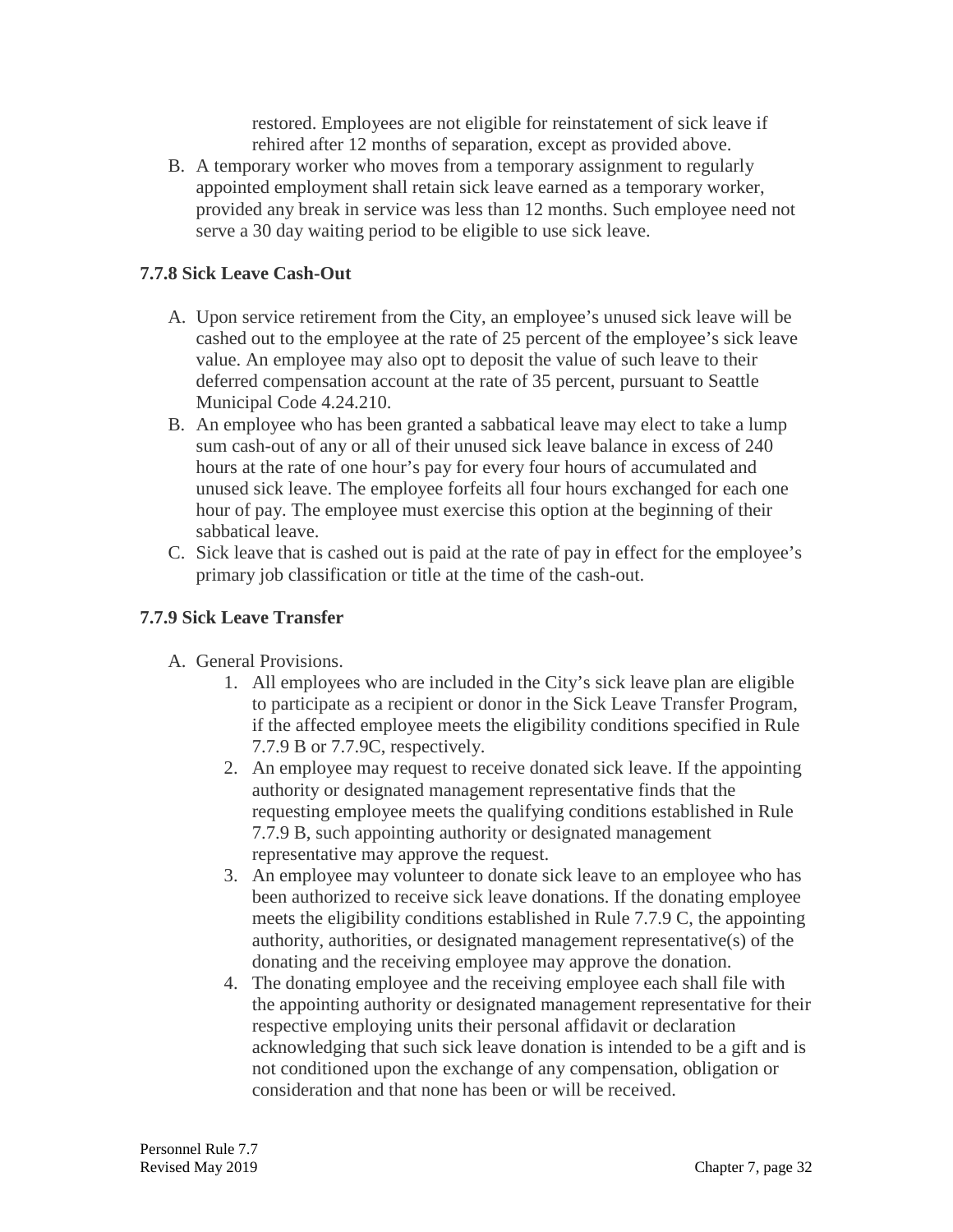- 5. All sick leave donations transferred to the receiving employee shall be converted to a dollar value based upon the donating employee's straighttime primary rate of pay in effect on the day that the donating employee files a sick leave donation application. The receiving employee shall be paid at the receiving employee's regular straight-time rate of pay for all donated sick leave used.
- 6. The receiving employee may use donated sick leave only for the condition that qualified them for such donations.
- 7. The receiving employee cannot use donated sick leave for any purpose once the condition that qualified them for such donations ceases to meet the qualifying criteria described in Rule 7.7.9 B. Donated sick leave may be used for all of the pay period that includes the date of approval by the receiving employee's appointing authority or designated management representative. Donated sick leave may be used to cover any and all subsequent absence(s) attributed to the qualifying condition until the qualifying condition ceases to be a cause for further absence, even if the receiving employee returns to work in the interim.
- B. Qualifying conditions for the receiving employee.

An employee may receive sick leave donated by another employee or other employees if such employee meets all of the following conditions:

- 1. The receiving employee has exhausted, or will exhaust in the current pay period, paid leave balances due to personal illness, injury, impairment, or physical or mental condition which is likely to cause the employee to go on leave without pay, or to leave City employment; and
- 2. The receiving employee has filed with the receiving employee's appointing authority or designated management representative a medical certification from the receiving employee's health care provider verifying the nature and expected duration of the condition and the employee's need to be off work; and
- 3. The receiving employee is not eligible for benefits under SMC Chapter 4.44 nor under the State Industrial Insurance and Medical Aid Acts; and
- 4. The receiving employee shall not receive more than 560 hours of donated sick leave for any single qualifying incident based upon the dollar value of such leave which shall be converted from the donor to the recipient.
- C. Conditions for donating sick leave to an eligible recipient.
	- 1. An employee may request to donate sick leave hours to an approved recipient employee provided the donation will not cause the donating employee's sick leave balance to fall below 240 hours.
	- 2. A donating employee may not donate fewer than eight hours of sick leave converted at the donating employee's straight-time primary rate of pay.
	- 3. Employees who are separating from City service may not donate more sick leave than they would be able to use themselves between the date of the donation and their last day of work and must retain a post-donation minimum balance of 240 hours.
- D. Restoration of transferred sick leave.